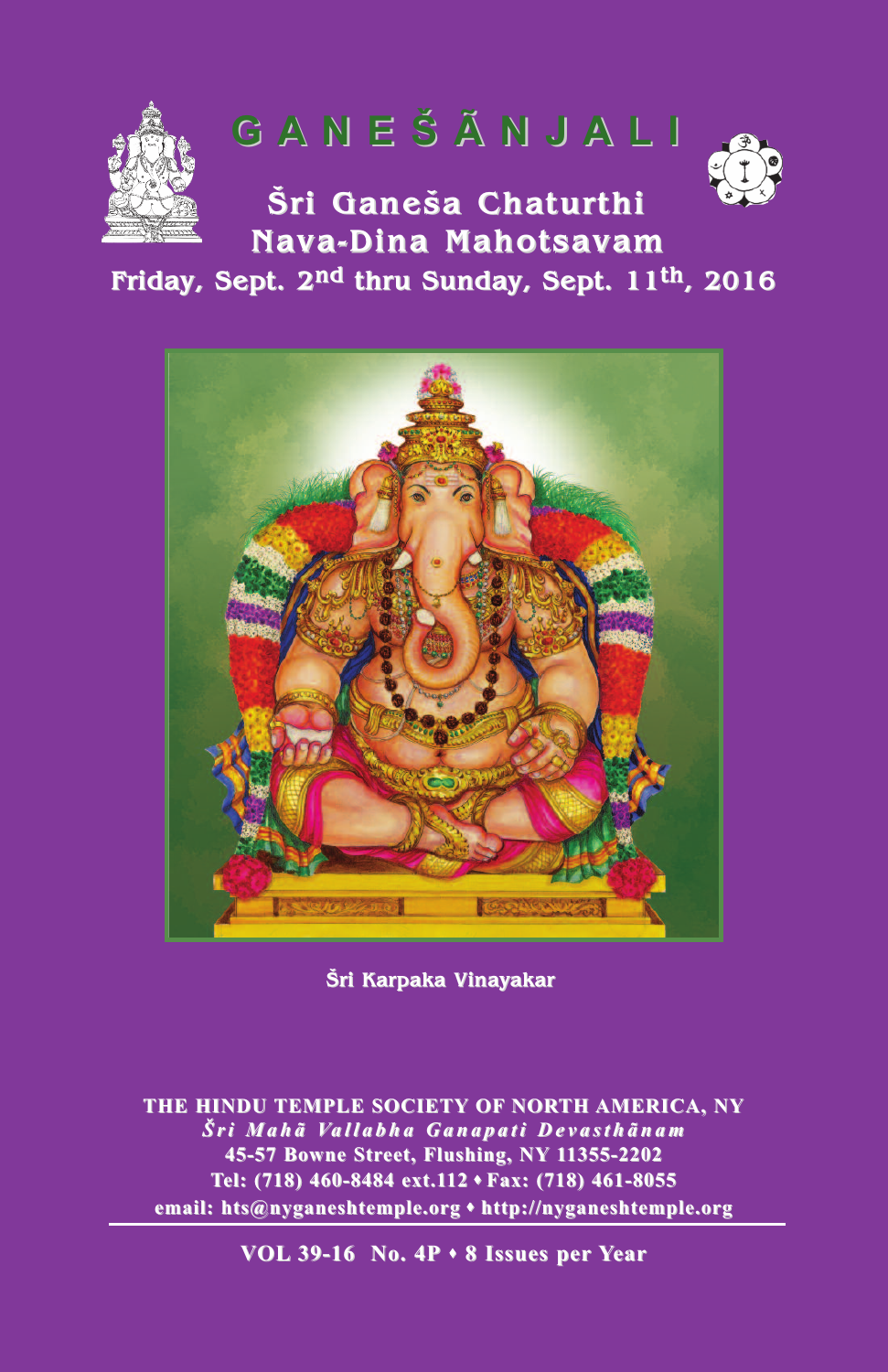### *OM ŠRI GANEŠÃYA NAMA:*

ॐ नमो व्रातपतयॆ, नमो गणपतयॆ, नम: प्रमथपतयॆ, नमस्ते अस्त् लम्बोदराय,

एकदन्ताय, विघ्नविनाशिने, शिवसताय, श्री वरदमूर्तयॆ नमो नम:।

*om namo vrãtapatayé, namo ganapatayé, nama: pramathapatayé, namasté astu lambodarãya, ékadantãya, vighna-vinãšiné, šiva-sutãya, šree varada-moortayé namo nama:|*

#### MEANING:

Salutations to the lord of all deities, "*ganas*" and "*pramathas*", salutations to the pot-bellied and one-tusked Lord, the destroyer of all obstacles, the son of Lord *Šiva*, the granter of boons. We bow to you.

#### *ŠRI GANEŠA CHATURTHI NAVA DINA MAHOTSAVAM*

It is believed that on *Ganeša Chaturthi* day, considered to be the most auspicious day for Lord *Ganeša*, if one were to pray to HIM sincerely, He would remove all our obstacles.

One of the main purposes of the *Chaturthi* nine day celebrations is to give an extra boost of divine energy/*šakti* to *Šri Mahã Vallabha Ganapati*. Activities like performance of rituals, chanting of *mantras* etc. infuse the Deity with divine *šakti*; and the more these are done, the more the Deity is charged with divine energy, which can be tapped by devotees as needed. Each *mantra* invokes the *šakti* of its related form, along with its related personalities and capacities. The vibrations created from the chanting of mantras bring about positive changes to both the chanter and the listener.

Keeping in mind the diverse ways in which people worship HIM, our wise sages have built in different rituals into our religion, thereby providing something of interest for everyone to participate in and connect with divine powers, which is the ultimate aim of all rituals. Whether one participates in the repetitive chanting of the *mantras (japa)*, feasts his/her eyes on the holy bath (*abhishekam*) being offered or on the special decoration (*alankãram*) of the day, dances along with the *prãkãra utsavam* or the chariot (*ratha yãtra*), sings devotional songs (*bhajans*), serves fellow-devotees in numerous ways as opportunities present themselves in our Temple or just enjoys the melodious music of the *nãgaswaram*, all these different avenues lead us to the same goal - arresting the agitations of our mind and deriving serenity while focusing on Lord *Ganeša*.

Please come in large numbers and participate in any activity that interests you and enjoy your connection with Lord *Ganeša.*

> May Lord *Ganeša* shower His choicest blessings on you, and your family and friends.